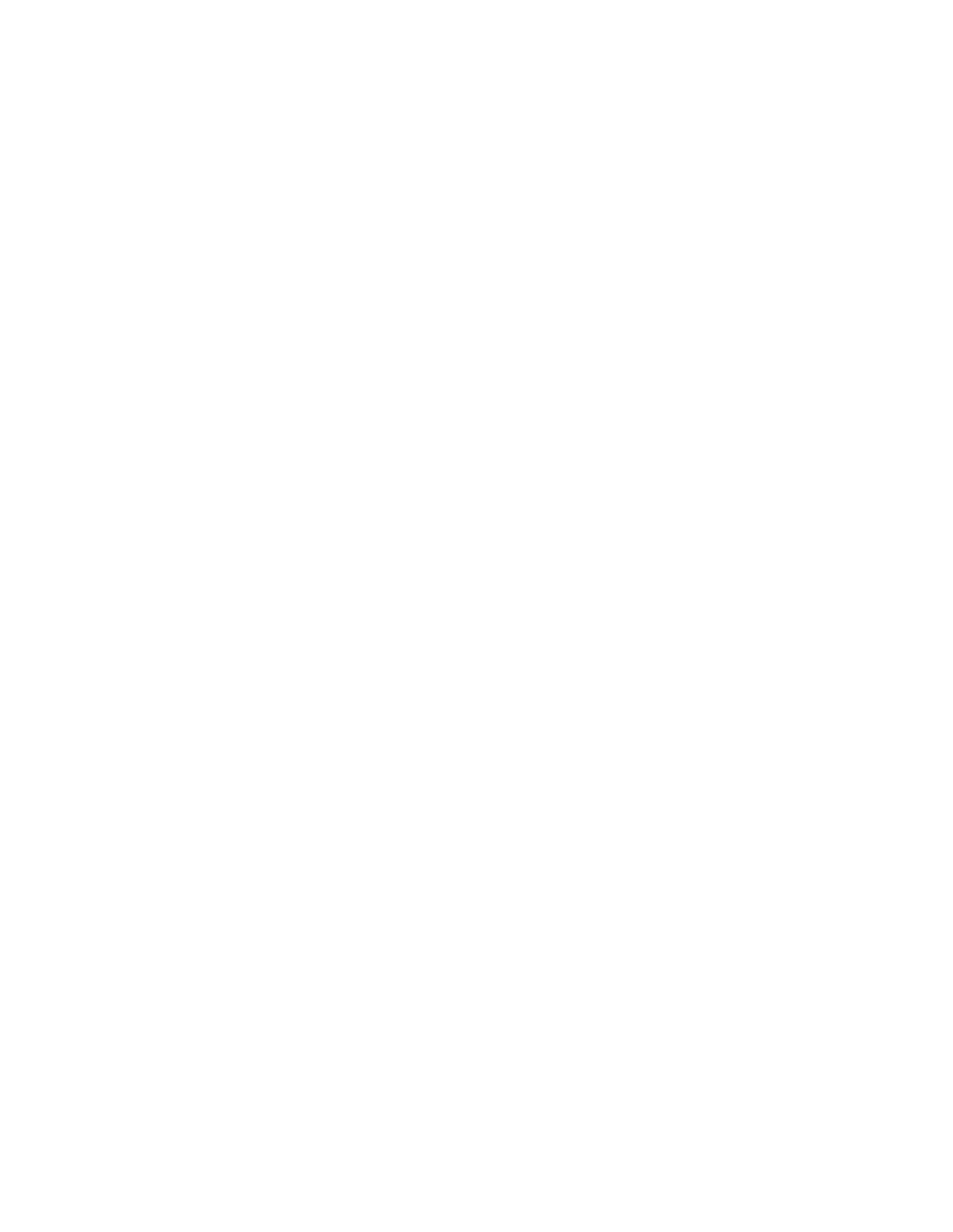## *Chapter XXII The Sabbath Year of 42/43 C.E.*

ur next item of evidence only indirectly points to the year 42/43 C.E., Nisan reckoning, as a sabbath year. Nevertheless, for the purposes of U w next item of evidence only indirectly points to the year 42/43 C.E., Nisan reckoning, as a sabbath year. Nevertheless, for the purposes of this study, this information demonstrates that systems "B" and "D" are wholly inadequate as an explanation for the sabbath cycle. Our documentation has to do with the events surrounding the Jewish protest against the Roman emperor Gaius Caligula Caesar, when Caligula tried to place a statue of himself inside the Temple at Jerusalem. It proves that both harvesting and planting took place in the year 40/41 C.E., thereby confirming that the years 40/41 and 41/42 C.E. were not sabbath years.

#### **The Harvest of 40 C.E.**

As the result of civil strife in Alexandria between the Jewish and Greek inhabitants, delegates from each faction were selected to appear before Gaius Caligula Caesar at Rome. In that hearing, one of the Greek representatives, named Apion, harshly accused the Jews of being the only people in the empire who "scorned to honour" Caesar "with statues and to swear by his name." Believing himself to be a god and indignant at being slighted by the Jews, Caligula "ordered a colossal statue to be set up within the inner sanctuary (of the Temple of Yahweh at Jerusalem) dedicated to himself under the name of Dios (Zeus)."1

Gaius Caligula next sent orders to Petronius, his legate in Syria, to bring a statue to Judaea under the conduct of half of his army quartered on the Euphrates river. Petronius was also instructed to kill anyone who opposed this action.2

After reading the letter, Petronius "was in great difficulties." He knew that Gaius would have him executed if the orders were not obeyed; he also recognized that the Jews would not permit the pagan image to be placed in their Temple. On the one hand, he faced a danger by removing such a large number of troops from the eastern front and, on the other, it was dangerous to "draw these myriads (of Jews) into war against him" as well.3

Following this line of reasoning, as Philo tells us, Petronius "was slow to set to work" and "shrank from action."4 He was also left with an excuse for delay by Caligula. Caesar had not sent a statue but had left its construction up to Petronius. Petronius knew that if he obtained a finished statue in Syria the speed by which he would then be forced to execute Caesar's orders

<sup>1</sup> Jos., *Antiq.*, 18:8:1–2, *Wars*, 2:10:1; Philo, *Gaius*, 18–30; Tacitus, *Hist.*, 5:9.

<sup>2</sup> Jos., *Antiq.*, 18:8:2, *Wars*, 2:10:1; Philo, *Gaius*, 31.

<sup>3</sup> Philo, *Gaius*, 31.

<sup>4</sup> Ibid.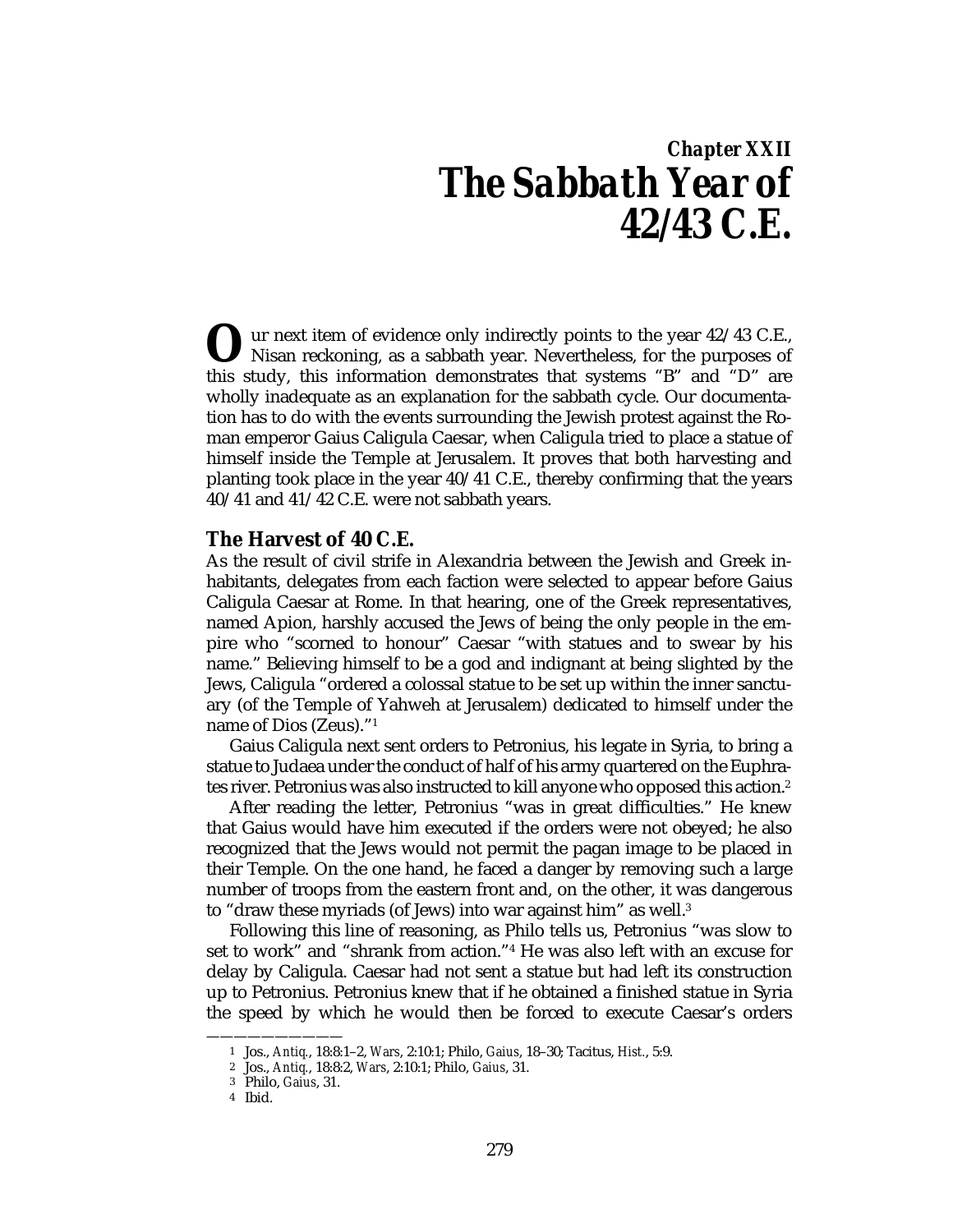would lead "to a speedy outburst of war." So the legate cunningly commissioned the construction of a statue at Sidon. Phoenicia.<sup>5</sup>

Petronius then sent for the magnates of the Jews, their priests, and magistrates so that he could explain to them Caesar's orders and the dire consequences forthcoming if the Jews resisted them.<sup>6</sup> With these matters underway, Petronius left Antioch, Syria with a large army and marched towards Judaea. He next arrived at the Phoenician port city of Ptolemais, where he intended "to spend the winter" and engage in a war during the "spring."7

"The army having already reached Ptolemais," and upon hearing of the intentions of Petronius, tens of thousands of Jews, with their wives and children, left Judaea and Galilee and proceeded to the plain of Ptolemais. There they implored Petronius to have regard for their Law and for themselves and not to place the image in the holy Temple.<sup>8</sup>

Petronius, quite taken by such a sight, retired to deliberate the problem with his fellow-councilors. He then promised the Jews that he would not press the craftsmen to finish their work but he would urge them to perfect the statue (which would take a "long time"). Petronius more importantly promised to send a letter to Caesar, giving him all of the circumstances, to see whether he might change his mind. He would then delay things until a response was received.<sup>9</sup>

In time Petronius wrote to Caesar. In his letter one of the major justifications Petronius gave to the emperor for stalling was his concern that the crops in Judaea would not be harvested if there was an outbreak of trouble:

> For the στου (*sitou*; grain) crop was just ripe and so were the other cereals, and he feared that the Jews in despair for their ancestral rites and in scorn of life might lay waste the arable land or set fire to the cornlands on the hills and the plain. He needed a guard to insure more vigilance in gathering the fruits not only of the cornfields but also those provided by the orchards. (Philo, *Gaius*, 33)

The context of the ripe σίτου *(sitou*; grain), barley or wheat crop,<sup>10</sup> and the expected ingathering of fruits, shows that the winter had passed and we are now in late spring or early summer, between late Iyyar (April/May) and Tammuz (June/July).11

When Caesar received the letter from Petronius he was furious that Petronius had not carried out his orders. "After waiting a short time he gave one of his secretaries instructions about answering Petronius." In this letter Caligula ordered Petronius to continue on his assignment, "since the harvest

<sup>5</sup> Ibid.

<sup>6</sup> Ibid.

<sup>7</sup> Jos., *Antiq.*, 18:8:2, *Wars*, 2:10:1.

<sup>8</sup> Jos., *Antiq.*, 18:8:2, *Wars*, 2:10:1–3; Philo, *Gaius*, 31–33.

<sup>9</sup> Philo, *Gaius*, 33.

<sup>10</sup> The Greek word στου (*sitou*) refers to "*corn, grain*," and encompasses both barley and wheat (GEL, p. 730). Barley is harvested in the spring while wheat is harvested in late summer.

<sup>11</sup> HBC, pp. 33f.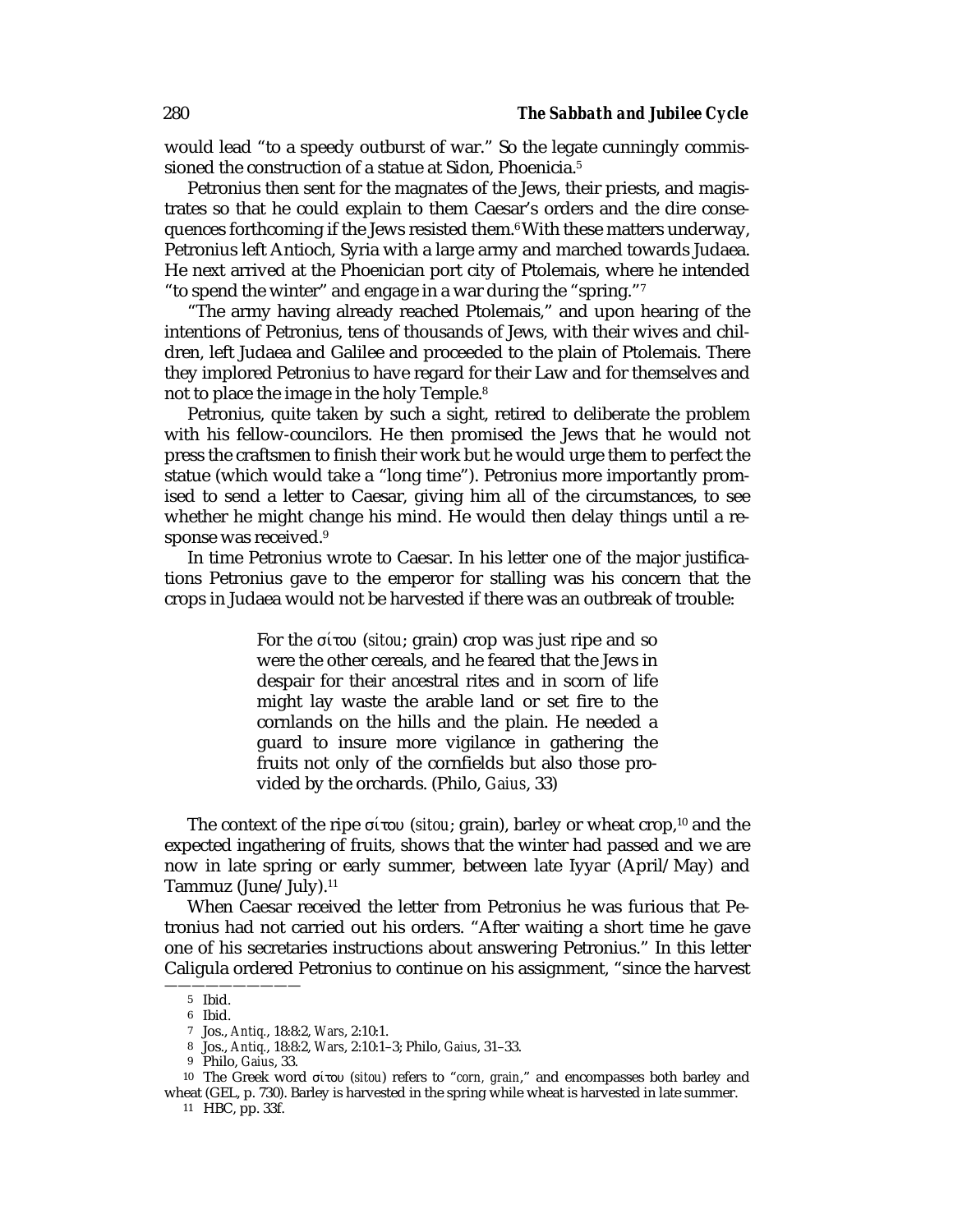#### *The Sabbath Year of 42/43 C.E.* 281

which he alleged as an excuse, whether truly or plausibly, could already have been carried out."12

It took about 30 to 45 days for a letter to travel from Syria or Palestine to Rome, or vice versa.<sup>13</sup> Caesar's response shows that by the time he decided to write to Petronius, and with the knowledge of how long it would take for the letter to arrive in Syria, the harvest should have already been accomplished.

Since Petronius must have written his letter to Caesar in or about June, Caesar would have received it in August. Caesar then waited "a short time" before making his response. By the time Petronius received a letter back from Caesar, it would have been the month of Tishri (Sept./Oct.), when the Feast of Ingathering (Feast of Tabernacles) was held.

#### **Planting Time: Winter of 40 C.E.**

After receiving his new orders to continue, Petronius left Ptolemais "and advanced into Galilee, where he summoned the people, with all persons of distinction, to Tiberias."14 As before, he was met by tens of thousands of Jews. They again "besought him by no means to put them under such constraint nor to pollute the city by setting up a statue."15

Petronius, meanwhile, tried to convince the Jews of the recklessness of their request. The Jews told Petronius that before he could put the statue in the Temple he would have to "first sacrifice the entire Jewish nation." The Jews then presented themselves with their wives and children, "and falling on their faces and baring their throats, they declared that they were ready to be slain."16

After hearing this, Petronius "for the time" dismissed them, nothing being decided.17 "During the ensuing days Petronius held crowded private conferences with the aristocracy, and public meetings with the people."18 The Jews were quite willing to die and, even worse in the eyes of Petronius, while the Jews were waiting on him for the last 40 to 50 days for an answer, they "had left their fields to sit protesting."

> They (the Jews) continued to make these supplications for 40 days. Furthermore, they neglected their fields, and that, too, though it was TIME TO SOW THE SEED. For they showed a stubborn determination and readiness to die rather than to see the image erected. (Jos., *Antiq.*, 18:8:3).

Seeing this situation, Petronius called the Jews to him at Tiberias and told them that he was canceling the project and was returning to Antioch. He

<sup>——————————</sup> 12 Philo, *Gaius*, 34.

<sup>13</sup> The 30 to 45 day period is based upon an average unimpeded voyage during the summer months. During the winter months, because of winds out of the N.W. and stormy sea, a fortunate journey took about 50 to 70 days (APA, pp. 136–148; cf. Jos., *Wars*, 2:10:5; and cf. our comments below pp. 284f).

<sup>14</sup> Jos., *Wars*, 2:10:3.

<sup>15</sup> Jos., *Antiq.*, 18:8:3.

<sup>16</sup> Jos., *Antiq.*, 18:8:3, *Wars*, 2:10:3–4.

<sup>17</sup> Jos., *Antiq.*, 18:8:3, *Wars*, 2:10:3–4.

<sup>18</sup> Jos., *Wars*, 2:10:5.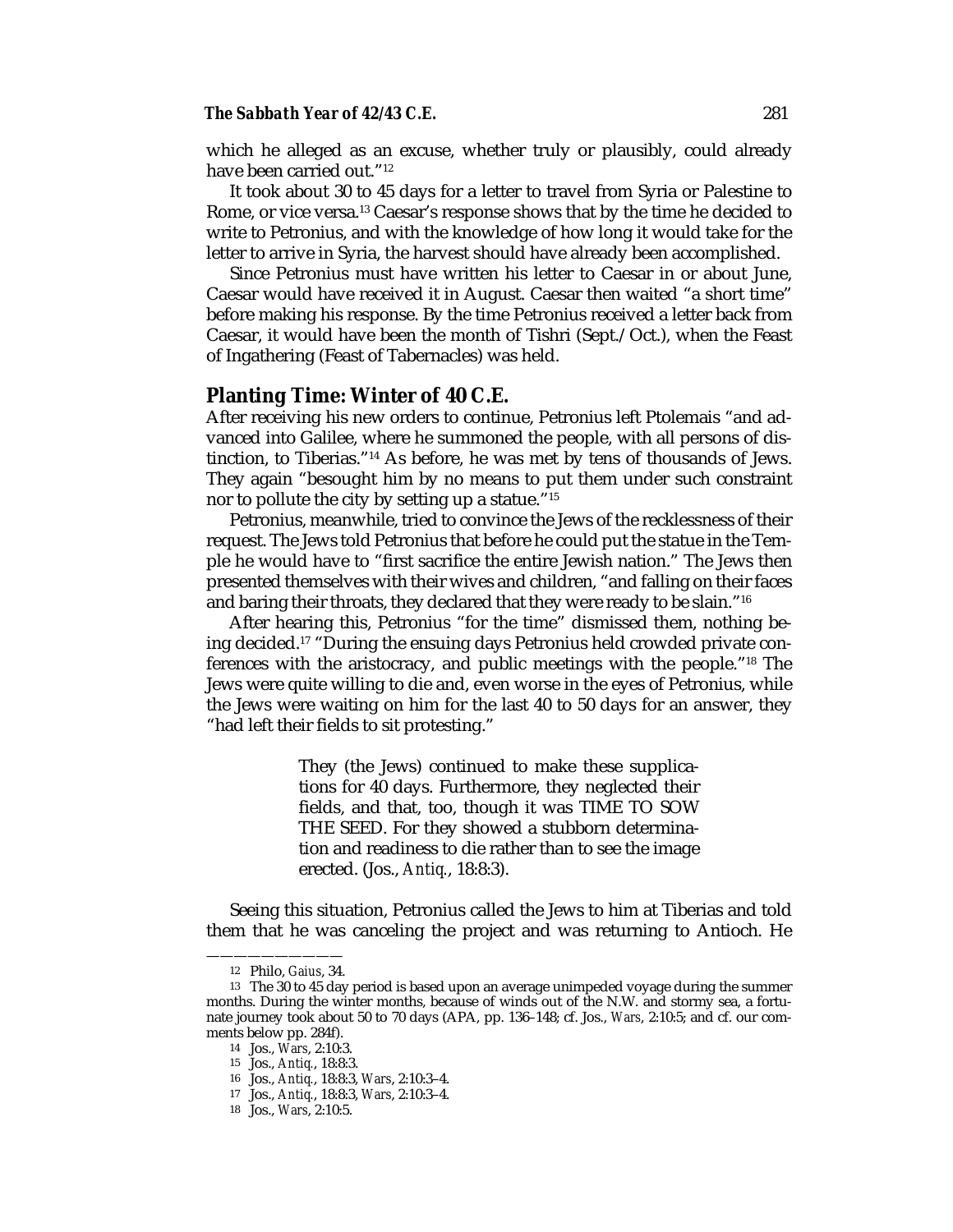agreed to write a letter to Caesar telling him of his actions in the hope that Caesar would relent and not have him slain for disobeying his orders.19

> As, however, none of these efforts would induce them (the Jews) to yield, and as he (Petronius) saw the country was in danger of remaining unsown—for IT WAS SEED-TIME and the people had spent 50 days idly waiting upon him—he finally called them together and said: "It is better that I should take the risk. Either, the deity aiding me, I shall prevail with Caesar and have the satisfaction of saving myself as well as you, or, if his indignation is roused, I am ready on behalf of the lives of so many to surrender my own." With that he dismissed the multitude, who rained blessings on his head, and collecting his troops left Ptolemais and returned to Antioch. (Jos., *Wars*, 2:10:5)

This evidence shows that we have arrived at the month of Khisleu (Nov./ Dec.), the regular planting time for grains in Judaea.20 Petronius considered that, "since the land was unsown, there would be a harvest of banditry, because the requirement of tribute could not be met."21

This second episode of Petronius writing a letter to Caesar, under the guise of his unwillingness to sacrifice the Judaean food supply, has often been confused with the first letter.<sup>22</sup> Nevertheless, when we compare the records from Josephus and Philo, and lay those stories alongside one another, it is clear that the first letter was sent in the spring, during the early harvest, while the second letter was sent during planting time in the winter. Further, the story in Philo shows that the first letter was received before Agrippa visited Gaius;<sup>23</sup> the second letter was received after Agrippa's visit.<sup>24</sup>

From Antioch, Syria, Petronius sent his second letter to Caesar telling him of all the things that had transpired, noting that the Jews would not give up without a war and that Caesar would further be deprived of his revenue. He also suggested that Caesar ought to respect the Law of the Jews and return order to the region.25

Meanwhile, Agrippa, the grandson of Herod the Great of Judaea, who Caesar had made king of Philip's old tetrarchy, came to visit Caligula. On hearing of the events that had taken place, Agrippa petitioned Caesar to relent in his efforts and not to place a statue in the Temple at Judaea. Caesar agreed and ordered letters to be drawn up and sent to Petronius for that purpose.<sup>26</sup>

<sup>19</sup> Jos., *Wars*, 2:10:5, *Antiq.*, 18:8:6.

<sup>20</sup> HBC, pp. 33f.

<sup>21</sup> Jos., *Antiq.*, 18:8:4.

<sup>22</sup> E.g. Blosser, HUCA, 52, pp. 136f; and Wacholder, HUCA, 44, pp. 167ff, HUCA, 54, pp. 128ff; and others. Two letters, one sent at planting season and one at harvest, eliminate the problem, voiced by Balsdon (JRS, 24, p. 20), that it would have taken the unreasonable time of one year from Gaius' original order until a letter arrived from Petronius and Agrippa's intervention.

<sup>23</sup> Philo, *Gaius*, 33–35, see esp. Philo's comments in 35(261).

<sup>24</sup> Jos., *Antiq.*, 18:8:7–9.

<sup>25</sup> Jos., *Wars*, 2:10:5, *Antiq.*, 18:8:5–6.

<sup>26</sup> Philo, *Gaius*, 35–47; Jos., *Antiq.*, 18:6:10, 18:8:7–8.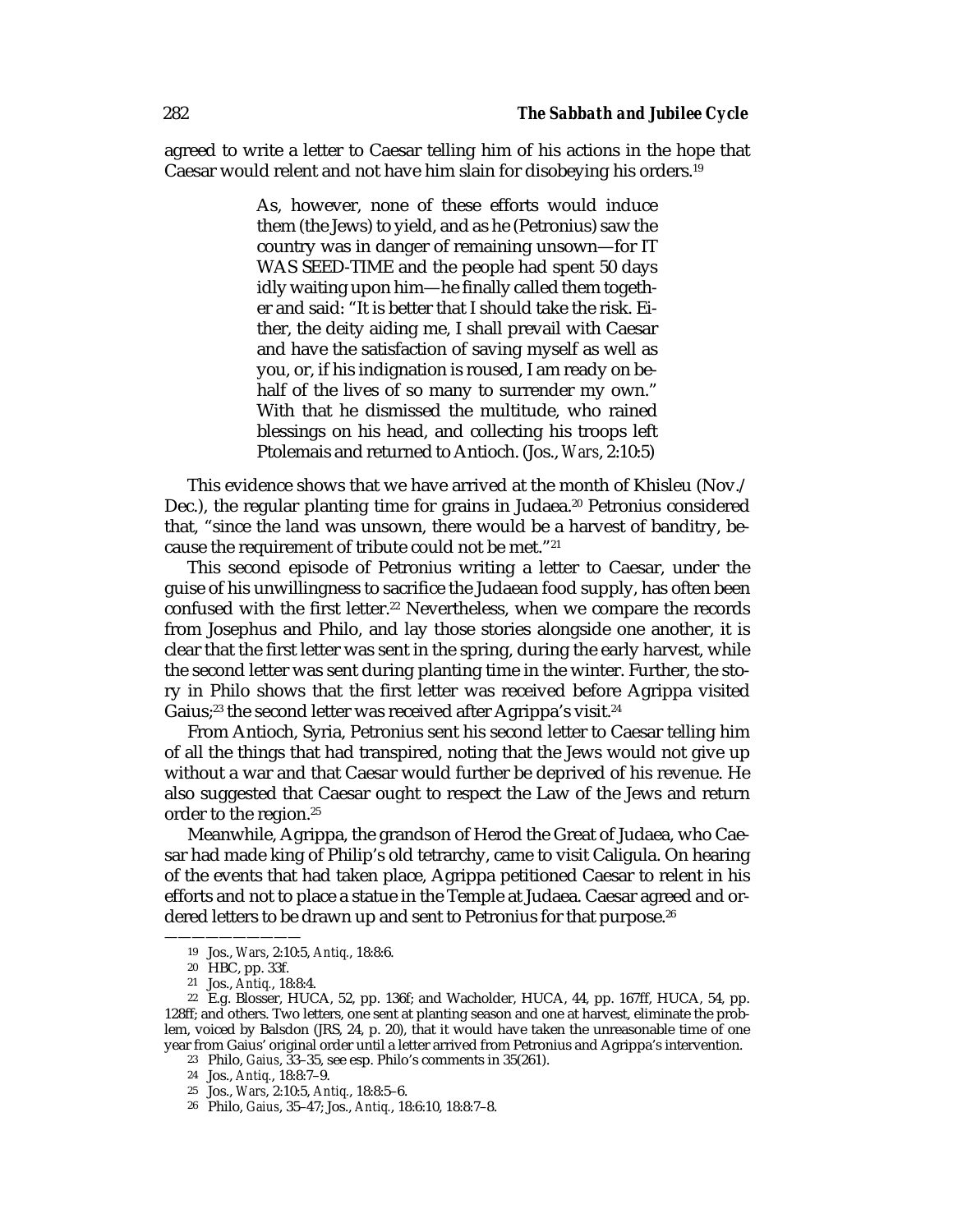#### *The Sabbath Year of 42/43 C.E.* 283

Unfortunately, after composing his orders to Petronius in response to his first letter, Caesar received the second letter from Petronius. Upon reading this second letter Caligula became angry, believing that what Petronius was reporting was a revolt by the Jews. Thereupon, Caligula, instead of sending the proposed orders to quit the statue project, sent another letter threatening Petronius with death for his tardiness in carrying out the original command.<sup>27</sup>

Shortly after Caesar wrote his response to Petronius' second letter, Caesar Caligula was murdered. Meanwhile, Caligula's letter was delayed in coming to Petronius. Petronius actually received word of Caligula's death before the orders to pursue the war with the Jews over the issue of the statue had arrived. Accordingly, Petronius ignored the letter from Caligula and did nothing against the Jews.<sup>28</sup>

> However, it so happened that the bearers of this message were weather-bound for three months at sea, while others, who brought the news of the death of Gaius (Caligula), had a fortunate passage. So Petronius received the last information 27 days earlier than the letter conveying his own death-warrant. (Jos., *Wars*, 2:10:5)

> But Petronius did not receive it (the letter) while Gaius (Caligula) was alive since the voyage of those who brought the message was so delayed that before it arrived Petronius had received a letter with news of the death of Gaius. (Jos., *Antiq.*, 18:8:9)

#### **The Chronology**

In this order of events an important chronology unfolds. Prefacing our entire account is the fact that from the time that Petronius received his initial orders to place the statue in the Temple of Yahweh at Jerusalem, he looked for opportunities to stall for time.

• Before his departure to Gaul and the Rhine in September, 39 C.E., Gaius sent orders to Petronius to place a statue of himself at Jerusalem.

• In late 39 C.E. Petronius took his army to Ptolemais to spend the winter.29 Tens of thousands of Jews met Petronius at Ptolemais and protested the venture. Petronius retired for a time to deliberate the problem.

• The deliberations continued until it was time to consider harvesting the spring crops and summer fruits, bringing us to at least the late spring of 40 C.E. At that time Petronius sent a letter to Caesar begging him to reconsider.<sup>30</sup>

• About a month to six weeks later, Caesar, now back from Gaul, received the first letter from Petronius. He then waited "a short time" before

<sup>27</sup> Jos., *Antiq.*, 18:8:8, *Wars*, 2:10:5.

<sup>28</sup> Jos., *Antiq.*, 18:8:9, *Wars*, 2:10:5.

<sup>29</sup> Jos., *Antiq.*, 18:8:2, *Wars*, 2:10:1.

<sup>30</sup> Jos., *Antiq.*, 18:8:2, *Wars*, 2:10:1–3; Philo, *Gaius*, 31–33.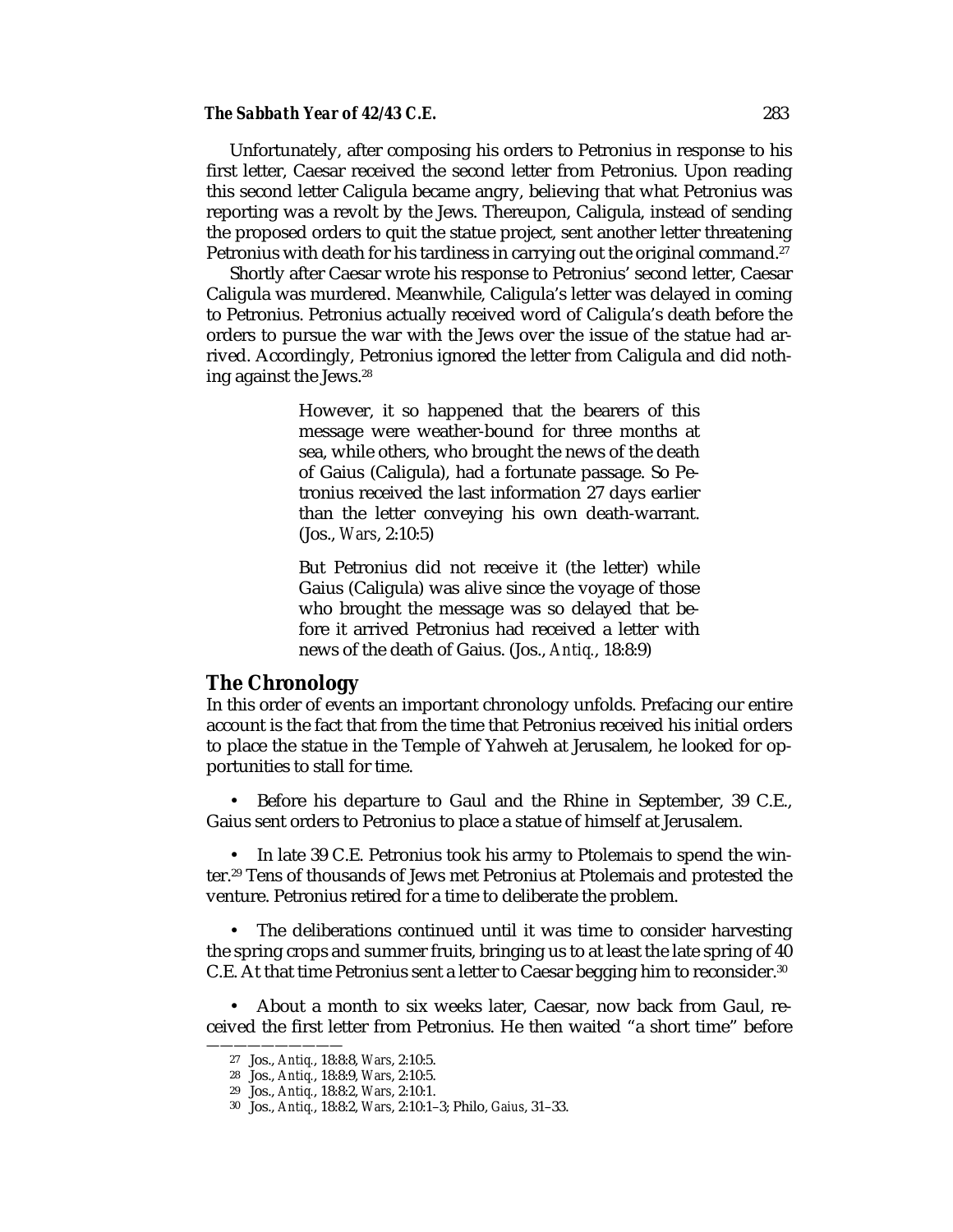drafting his response. The spring harvest season was now over. These events bring us to approximately mid-August. It took about a month to six weeks for the response from Caesar to travel between Rome and Ptolemais. Therefore, Petronius would have received Caesar's negative response in about October of  $40 \text{ C}$ .E. $31$ 

• After receiving Caesar's response, Petronius took part of his army and marched to Tiberias in Galilee. Here they were once more met by tens of thousands of Jews showing that they were willing to die rather than let Caesar put his image in the Temple. After hearing their adamant objections Petronius "for a time" did nothing.32

• During the period that followed, Petronius began to hold private and public meetings trying to resolve the matter. The Jews then sat in protest for 40 to 50 days awaiting a response from Petronius. As they were sitting, planting season arrived.33 This detail brings us to the month of Khisleu of 40 C.E., the beginning of the Jewish planting season for grains.

#### **Dating the Planting Season**

That the planting season mentioned by Josephus belongs to December of 40 C.E. is verified in yet another important way. We are told that Petronius received notice of Caligula's death 27 days before the second response from Caligula arrived in Syria ordering Petronius to continue the operation against the Jews. Caligula's second letter to Petronius was "bound for three months at sea" due to bad weather conditions.<sup>34</sup>

Caligula was assassinated "on the ninth day before the Kalends of February (i.e. Jan. 24)" in the year 41 C.E., after reigning three years and ten months.35 According to Josephus, Caligula "died not long after having written to Petronius this letter consigning him to death."36 His statement indicates that the letter at question was composed in early to mid-January of 41 C.E.

Those who brought word of Caligula's death "had a fortunate passage" and as such would have arrived in Antioch about 30 to 45 days after his demise, i.e. roughly between March 1 and 15, 41 B.C.E. Those who were carrying the letter from Caesar Caligula, on the other hand, "were weather-bound for three months at sea." The severe weather is further indication that their travel took place during the winter months. Petronius received this letter "27 days" after obtaining notification of Caesar's death. Therefore, he received it approximately between March 27 and April 10, 41 C.E.

Caligula must have written his letter to Petronius shortly before the three month period at sea began. Therefore, three months prior to March 27 through April 10 brings us back to the time from about December 27, 40 C.E. to January 10, 41 B.C.E. This detail agrees well with the statement that the

<sup>——————————</sup> 31 Philo, *Gaius*, 34. Gaius returned to Rome by May 29 of 40 C.E. (JRS, 24, p. 21).

<sup>32</sup> Jos., *Antiq.*, 18:8:3, *Wars*, 2:10:3–4.

<sup>33</sup> Jos., *Antiq.*, 18:8:3.

<sup>34</sup> Jos., *Antiq.*, 18:8:9, *Wars*, 2:10:5.

<sup>35</sup> Suetonius, 4:58–59; Dio, 49:29–30. Cf. Jos., *Wars*, 2:11:1, who counts Caligula's reign differently, making him rule only three years and eight months.

<sup>36</sup> Jos., *Antiq.*, 18:8:9.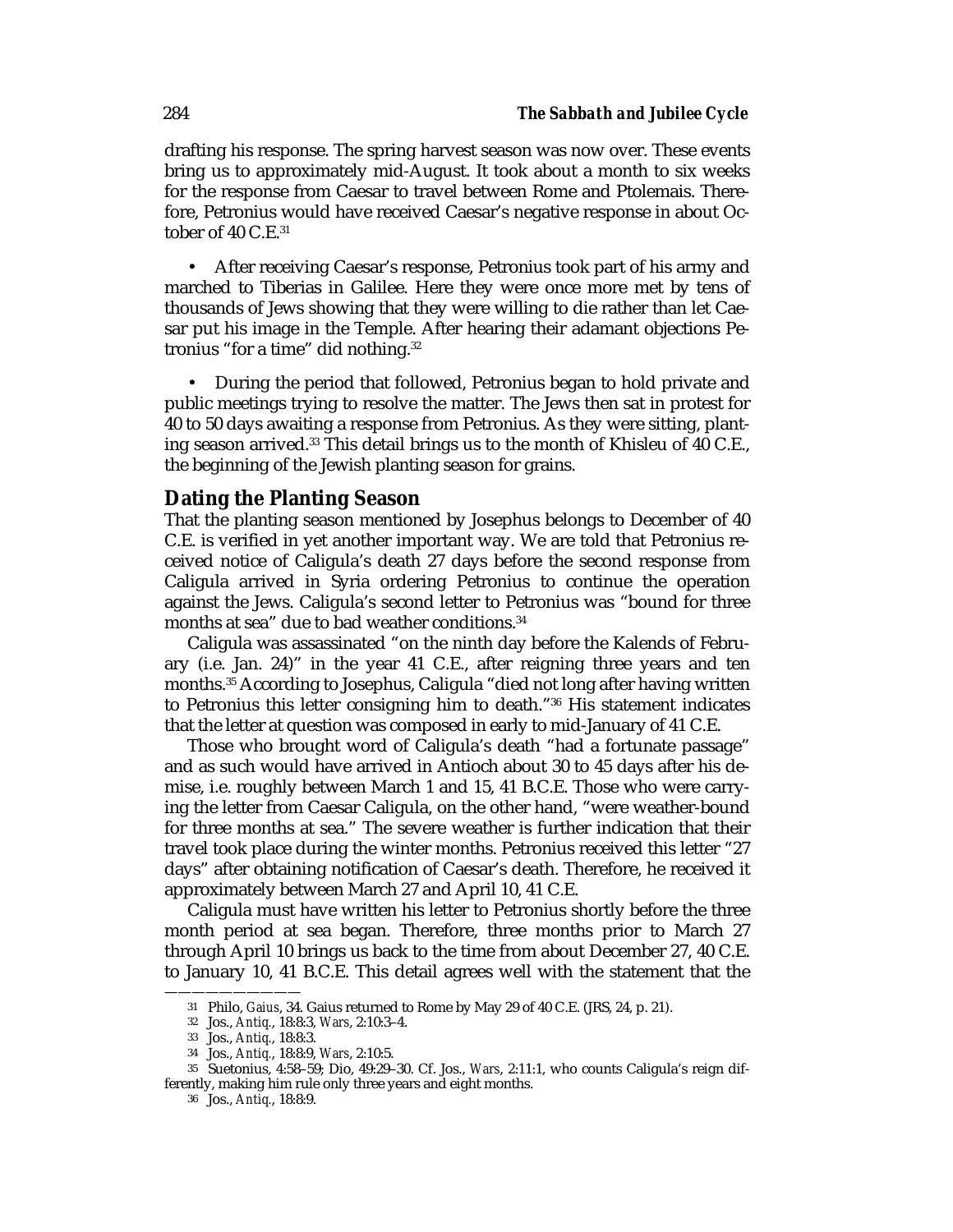#### *The Sabbath Year of 42/43 C.E.* 285

letter was written shortly before Caligula's death (i.e. Jan. 24, 41 C.E.).<sup>37</sup>

From this above mailing date we must subtract another 30 to 45 days travel time to allow for the second letter from Petronius to Caligula, written while Petronius was at Antioch, to arrive at Rome. As a result, Petronius must have written his letter to Caesar in late November or early December, 40 C.E.; and it was at this very time that the Jews had refused to begin planting their crops. In the year 40 C.E. the month of Khisleu began on November 24. Therefore, our records are all in complete accord with one another.

#### **Conclusion**

The ramifications of this evidence are very important for our study. It is clear from these records that the year 40/41 C.E., Nisan reckoning, was not a sabbath year, for not only did the Jews harvest their crops in the spring and summer of that year, but they planted crops towards the end.

What has completely gone unnoticed is the fact that the only reason one would plant grain crops in December of 40 C.E. is so that these grains would be harvested in the spring of 41 C.E. Under Talmudic law sowing of crops was forbidden in the last months of the year prior to a sabbath year.

That their intent was to harvest is further evidenced by Petronius' fear that the failure to plant these crops would deprive the empire of its revenue and tribute.<sup>38</sup> This revenue would come to fruition after the beginning of the next Hebrew year (i.e. after Nisan 1 of 41 C.E.). That fact, in turn, means that the year 41/42 C.E., Nisan reckoning, was NOT a sabbath year.

When we compare these facts and details with the four possible sabbath cycle systems, the following conclusions are reached:

System "B" is disqualified by this evidence since it would demand a sabbath year for Tishri (Sept./Oct.), 40 to Tishri, 41 C.E., during which time the Jews were planting and harvesting crops.

System "C," as we have explained before, cannot work either, since the sabbath year actually began with the month of Nisan (March/April) and system "C" would require a sabbath year from Tishri of 41 to Tishri of 42 C.E.

System "D" is also disqualified, since it would require a sabbath from Nisan, 41 to Nisan, 42 C.E. The Jews of this period avoided planting a winter crop that was to be harvested in the spring of a sabbath year. For the year 40/41 C.E., Nisan reckoning, to be a sabbath year, therefore, there would have been no crops planted after October of 40 C.E. Yet in the above story crops were planted in the winter of 40/41 C.E. There seems little doubt that the rabbinical interpretation which forbade the sowing of crops at least six months prior to the beginning of a sabbath year was in force during the first century C.E. There is also no doubt that this practice was another impetus towards the rabbinical view of the second century C.E. which formally started the sabbath year with the first of Tishri.

System "A," on the other hand, demands a sabbath year from Nisan (Abib) 1, 42 to Nisan 1, 43 C.E. As a result it stands in perfect harmony with the evidence, both from this period and previous sabbath years (See Chart B).

<sup>37</sup> Jos., *Wars*, 2:10:5.

<sup>38</sup> Jos., *Antiq.*, 18:8:4, 6.